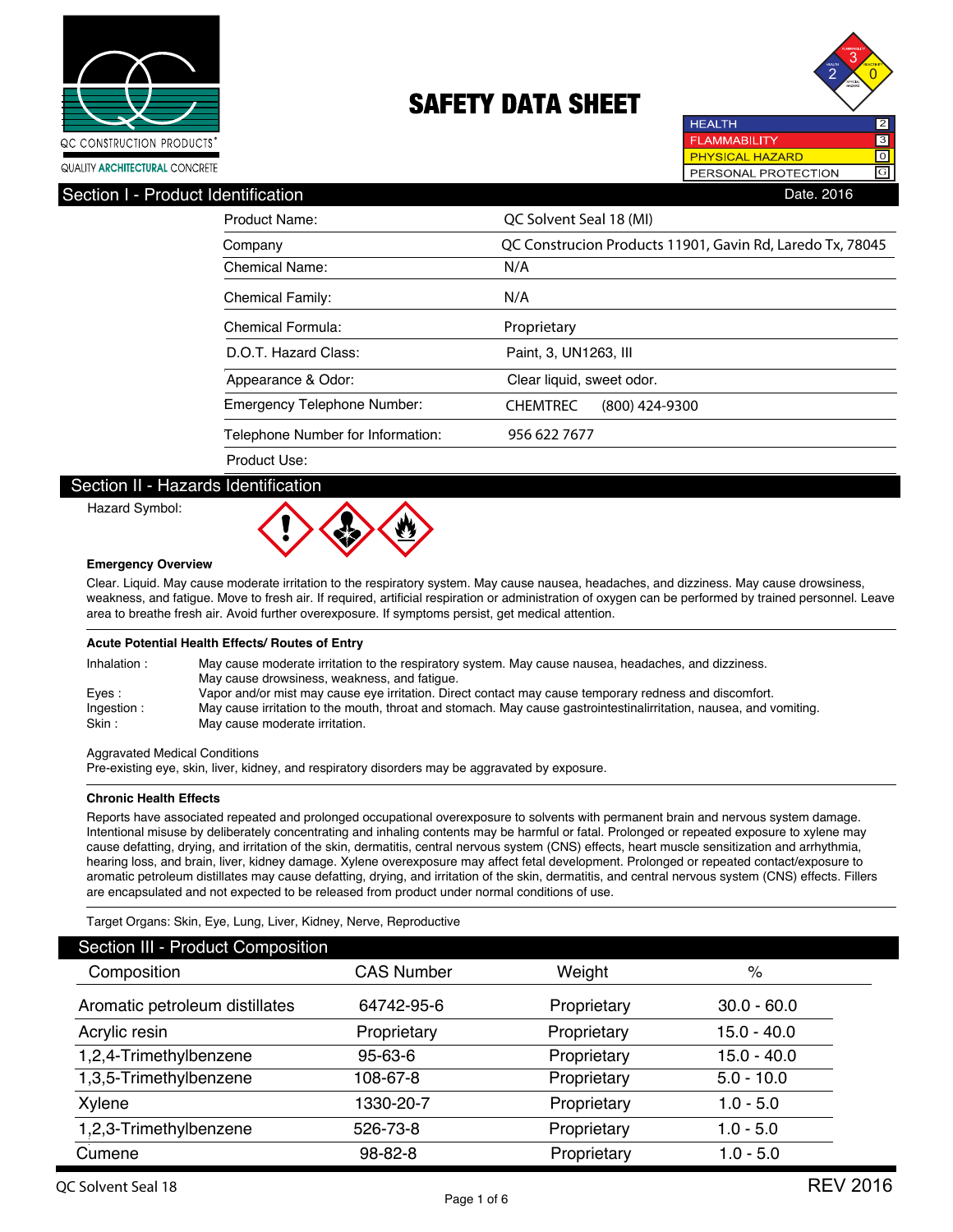### Section IV - First Aid Measures

Get immediate medical attention for any significant overexposure.

- Inhalation : Move to fresh air. If required, artificial respiration or administration of oxygen can be performed by trained personnel.Leave area to breathe fresh air. Avoid further overexposure. If symptoms persist, get medical attention.
- Eye contact : Flush with water for at least 15 minutes while holding eye lids apart. Get medical attention immediately.
- Skin contact : Wash area of contact thoroughly with hand cleaner followed by soap and water. If irritation, rash or other disorders develop, get medical attention immediately.

Ingestion : Do not induce vomiting unless advised by a physician. Call nearest Poison Control Center or Physician immediately.

### Section V - Fire Fighting Measure

| Flash point :                          | 108 °F, 42 °C                                                                                                                                                                                                                                                                                       |
|----------------------------------------|-----------------------------------------------------------------------------------------------------------------------------------------------------------------------------------------------------------------------------------------------------------------------------------------------------|
| Method:                                | Pensky-Martens Closed Cup                                                                                                                                                                                                                                                                           |
| Lower explosion limit :                | 1 %(V) Solvent                                                                                                                                                                                                                                                                                      |
| Upper explosion limit :                | 7 %(V) Solvent                                                                                                                                                                                                                                                                                      |
| Autoignition temperature :             | Not available.                                                                                                                                                                                                                                                                                      |
| Extinguishing media:                   | If water fog is ineffective, use carbon dioxide, dry chemical or foam.                                                                                                                                                                                                                              |
| Hazardous combustion products:         | Smoke, fumes. Carbon monoxide and carbon dioxide can form. Nitrogen oxides can form.                                                                                                                                                                                                                |
| Protective equipment for firefighters: | Use accepted fire fighting techniques. Wear full firefighting protective clothing, including<br>self-contained breathing apparatus (SCBA). Water may be used to cool containers to<br>minimize pressure build-up.                                                                                   |
| Fire and explosion conditions :        | Vapor concentrations in enclosed areas may ignite explosively. Product may ignite if<br>heated in excess of its flash point. Vapors may travel to sources of ignition and flashback.<br>Closed container, may burst when exposed to extreme heat. Empty containers may<br>contain ignitable vapors. |

### Section VI - Accidental Release Measures

Use appropriate protective equipment. Avoid contact with material. Remove sources of ignition immediately. Stop flow of material if safe to do so. Contain spill and keep out of water courses. Ventilate area.

## Section VII - Handling and Storage

Prevent inhalation of vapor, ingestion, and contact with skin eyes and clothing. Keep container closed whennot in use. Precautions also apply to emptied containers. To prevent generation of static discharges, use bonding/grounding connection when pouring liquid. Extinguish all ignition sources including pilot lights, nonexplosion proof motors and electrical equipment until vapors dissipate. Personal protective equipment must be worn during maintenance or repair of contaminated mixer, reactor, or other equipment. Keep container closed when not in use. Vapor may migrate to sources of ignition. Do not smoke, weld, generate sparks, or use flamenear container. Store in sealed containers in a cool, dry, ventilated warehouse location.

|                               | Section VIII - Exposure Controls / Personal Protection                                                                                                                                                                                                     |
|-------------------------------|------------------------------------------------------------------------------------------------------------------------------------------------------------------------------------------------------------------------------------------------------------|
| Personal Protective Equipment | <b>SAFETY</b><br><b>Le</b>                                                                                                                                                                                                                                 |
| Respiratory protection:       | Wear appropriate, properly fitted NIOSH/MSHA approved organic vapor or supplied air<br>respirator when airborne contaminant level(s) are expected to exceed exposure limits<br>indicated on the MSDS. Follow manufacturer's directions for respirator use. |
| Hand protection:              | Use suitable impervious nitrile or neoprene gloves and protective apparel to reduce<br>exposure.                                                                                                                                                           |
| Eye protection :              | Wear appropriate eye protection. Wear chemical safety goggles and/or face shield to<br>prevent eye contact. Do not wear contact lenses. Do not touch eyes with contaminated<br>body parts or materials. Have eye washing facilities readily available.     |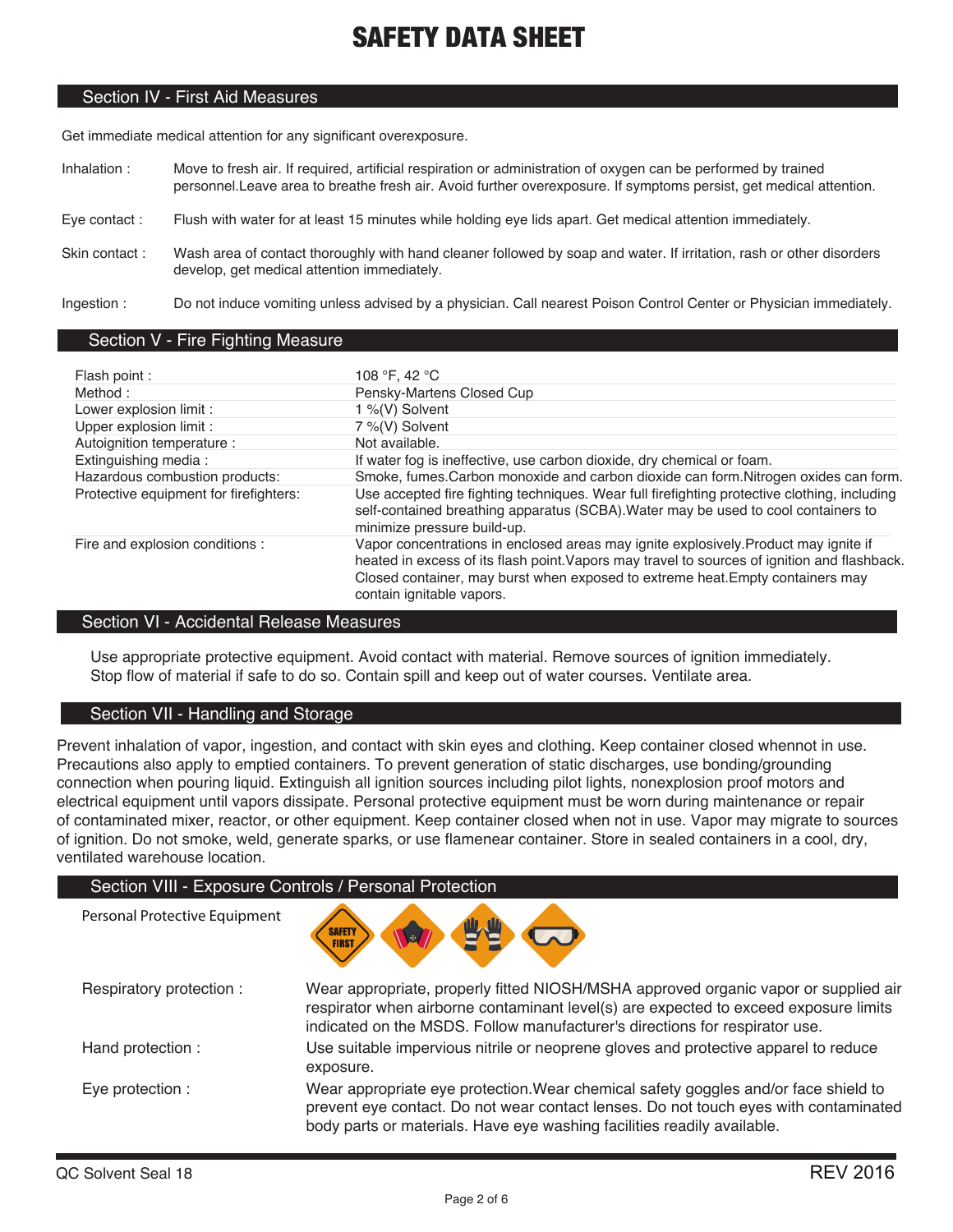## Section VIII - Exposure Controls / Personal Protection

| Protective measures:                                                                                                                                                                                                                             | Use professional judgment in the selection, care, and use. Inspect and replace equipment<br>at regular intervals.                                                                                                              |                                                                                   |                                            |       |  |
|--------------------------------------------------------------------------------------------------------------------------------------------------------------------------------------------------------------------------------------------------|--------------------------------------------------------------------------------------------------------------------------------------------------------------------------------------------------------------------------------|-----------------------------------------------------------------------------------|--------------------------------------------|-------|--|
| Engineering measures:                                                                                                                                                                                                                            | Use only in well ventilated areas. Provide maximum ventilation in enclosed areas. Use local<br>exhaust when the general ventilation is inadequate.                                                                             |                                                                                   |                                            |       |  |
| <b>Chemical Name:</b>                                                                                                                                                                                                                            | <b>CAS Number:</b>                                                                                                                                                                                                             | Regulatión:                                                                       | Limit:                                     | Form: |  |
| 1,2,4-Trimethylbenzene<br>1,3,5-Trimethylbenzene<br>Xylene                                                                                                                                                                                       | $95 - 63 - 6$<br>108-67-8<br>1330-20-7                                                                                                                                                                                         | <b>ACGIH TWA:</b><br><b>ACGIH TWA:</b><br><b>ACGIH TWA:</b><br><b>ACGIH STEL:</b> | 25 ppm<br>25 ppm<br>100 ppm<br>150 ppm     |       |  |
| 1,2,3-Trimethylbenzene<br>Cumene                                                                                                                                                                                                                 | 526-73-8<br>98-82-8                                                                                                                                                                                                            | <b>OSHA PEL:</b><br><b>ACGIH TWA:</b><br><b>ACGIH TWA:</b><br><b>OSHA PEL:</b>    | 435 mg/m3<br>25 ppm<br>50 ppm<br>245 mg/m3 |       |  |
| Section IX - Physical and Chemical Properties                                                                                                                                                                                                    |                                                                                                                                                                                                                                |                                                                                   |                                            |       |  |
| Form:<br>Color:<br>Odor:<br>pH:<br>Vapour pressure :<br>Vapor density:<br>Melting point/range:<br>Freezing point:<br>Boiling point/range:<br>Water solubility:<br>Specific Gravity:<br>% Volatile Weight:<br>Section X - Reactivity / Estability | Liquid<br>Clear<br><b>Aromatic Solvent</b><br>Not available.<br>Not available.<br>Heavier than air<br>Not available.<br>Not available.<br>Not available.<br>Negligible<br>0.93<br>73.2 %                                       |                                                                                   |                                            |       |  |
| Substances to avoid:                                                                                                                                                                                                                             | Oxidizing agents.Strong acids.Strong bases.                                                                                                                                                                                    |                                                                                   |                                            |       |  |
| Stability:                                                                                                                                                                                                                                       | Stable under normal conditions. Avoid welding arcs, flames or other high<br>temperature sources.                                                                                                                               |                                                                                   |                                            |       |  |
| Hazardous polymerization:<br>Section XI - Toxicological Information                                                                                                                                                                              | Will not occur.                                                                                                                                                                                                                |                                                                                   |                                            |       |  |
| Xylene, CAS-No.: 1330-20-7<br>(Rat) 5,627 mg/kg (Mouse)                                                                                                                                                                                          | Acute oral toxicity (LD-50 oral) 4,300 mg/kg (Rat) 1,590 mg/kg (Mouse) 6,670 mg/kg (Rat) 3,523 - 8,600 mg/kg<br>Acute inhalation toxicity (LC-50) 6,350 mg/l for 4 h (Rat) 3,907 mg/l for 6 h (Mouse) 8,000 mg/l for 4 h (Rat) |                                                                                   |                                            |       |  |

**Cumene, CAS-No.: 98-82-8 Acute oral toxicity (LD-50 oral) 2,910 mg/kg ( Rat ) 1,400 mg/kg ( Rat ) Acute inhalation toxicity (LC-50) 2,000 mg/l for 7 h ( Mouse ) 8,000 mg/l for 4 h ( Rat ) 24.7 mg/l for 2 h ( Mouse )**

## Section XII - Ecological Information

**No Data Available**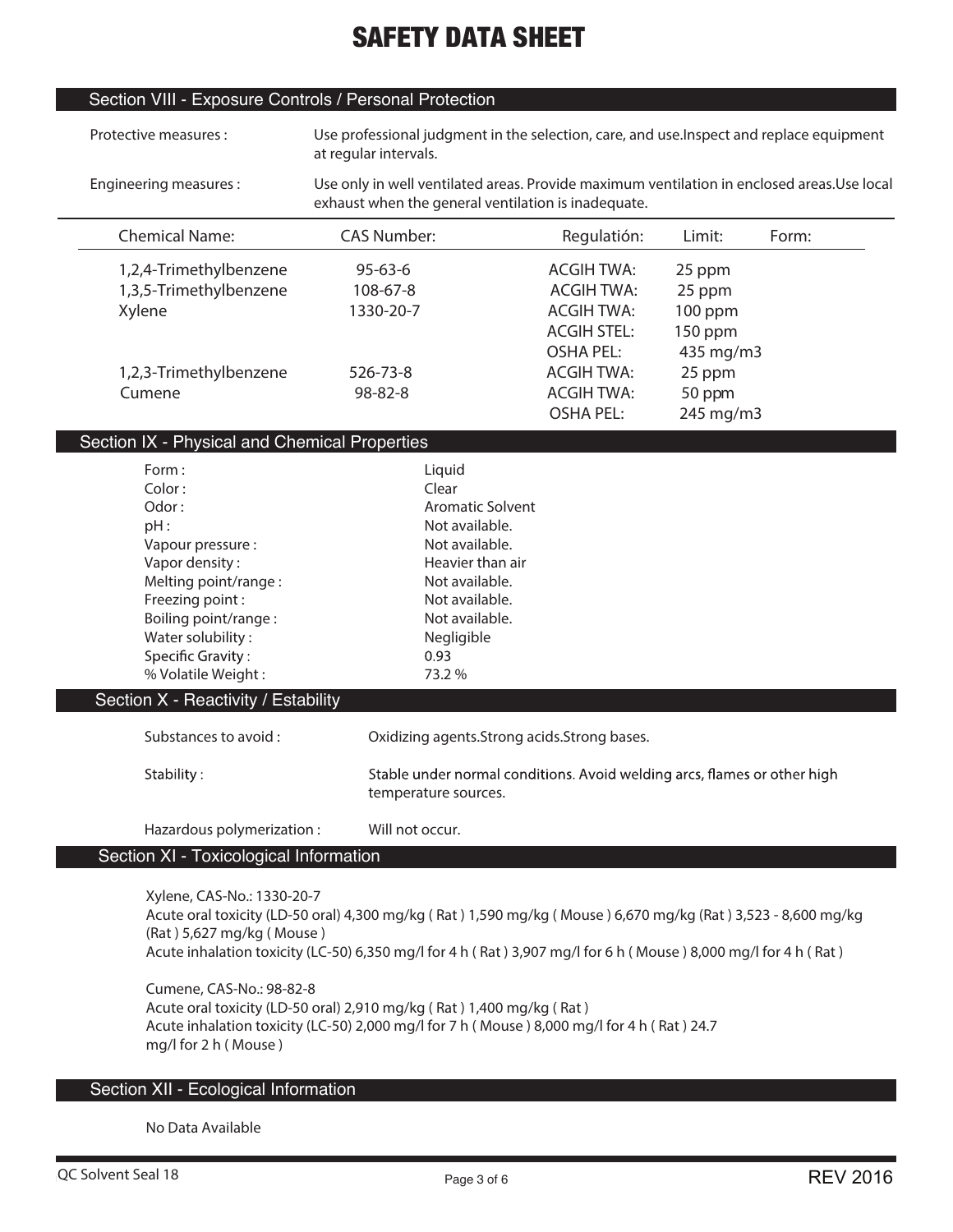### Section XIII - Disposal Considerations

**RCRA Class : D001: Reportable Quantity = 100 lbs. (Characteristic of ignitability)** This classification applies only to the material as it was originally produced. **Disposal Method : Subject to hazardous waste treatment, storage, and disposal requirements under RCRA. Recycle or incinerate waste at EPA approved facility or dispose of in compliance with federal, state and local regulations.**

### Section XIV - Transportation / Shipping Data

CFR / DOT: Not Regulated<br>TDG: Not Regulated TDG: Not Regulated<br>
IMDG: UN1866 RFSI IMDG: UN1866, RESIN SOLUTION, 3, PG III<br>
Further Information: The above shipping description may no The above shipping description may not be accurate for all container sizes and all modes of transportation. Please refer to Bill of Lading.

### Section XV - Regulatory Information

### **North American Inventories:**

All components are listed or exempt from the TSCA inventory. This product or its components are listed on, or exempt from the Canadian Domestic Substances List.

### **U.S. Federal Regulations:**

SARA 313 Components : 1,2,4-Trimethylbenzene CAS: 95-63-6 Xylene CAS: 1330-20-7 Cumene CAS: 98-82-8

SARA 311/312 Hazards : Acute Health Hazard Fire Hazard

OSHA Hazardous Components : 1,2,4-Trimethylbenzene CAS: 95-63-6 1,3,5-Trimethylbenzene CAS: 108-67-8 Xylene CAS: 1330-20-7 1,2,3-Trimethylbenzene CAS: 526-73-8 Cumene CAS: 98-82-8

OSHA Status: Considered hazardous based on the following criteria: : Irritant

OSHA Flammability : II Regulatory VOC (less water and exempt solvent) : 681 g/l VOC Method 310 : 73 %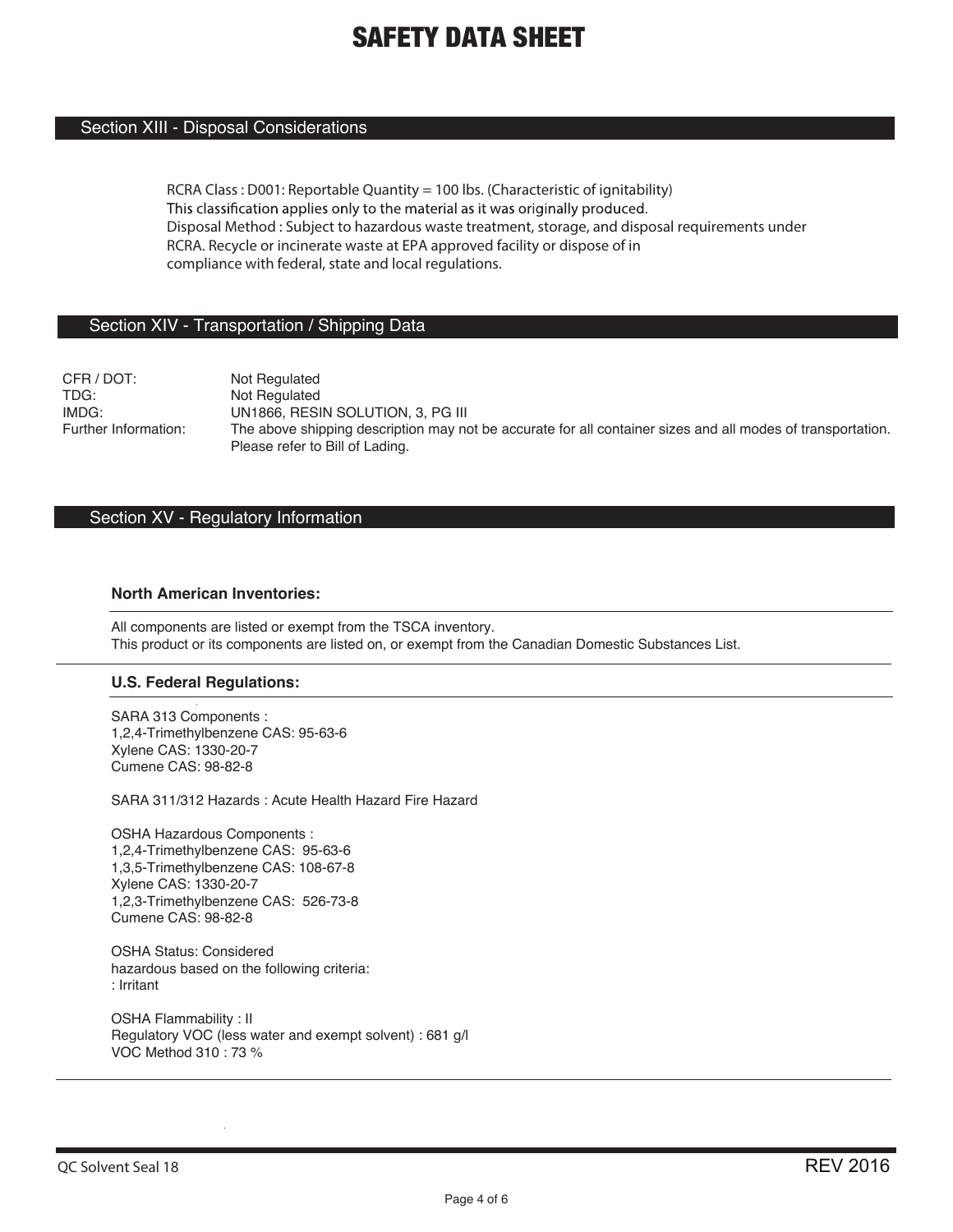# Section XV - Regulatory Information

## **U.S. State Regulations:**

## MASS RTK Components :

| 1                     |                                |                    |  |
|-----------------------|--------------------------------|--------------------|--|
|                       | 1,2,4-Trimethylbenzene         | CAS: 95-63-6       |  |
|                       | 1,3,5-Trimethylbenzene         | CAS: 108-67-8      |  |
|                       | Xylene                         | CAS: 1330-20-7     |  |
|                       | 1,2,3-Trimethylbenzene         | CAS: 526-73-8      |  |
|                       | Cumene                         | CAS: 98-82-8       |  |
| Penn RTK Components : |                                |                    |  |
|                       | Aromatic petroleum distillates | CAS: 64742-95-6    |  |
|                       | Acrylic resin                  | <b>PROPRIETARY</b> |  |
|                       | 1,2,4-Trimethylbenzene         | CAS: 95-63-6       |  |
|                       | 1,3,5-Trimethylbenzene         | CAS: 108-67-8      |  |
|                       | Xylene                         | CAS: 1330-20-7     |  |
|                       | 1,2,3-Trimethylbenzene         | CAS: 526-73-8      |  |
|                       | Cumene                         | CAS: 98-82-8       |  |
| NJ RTK Components :   |                                |                    |  |
|                       | Aromatic petroleum distillates | CAS 64742-95-6     |  |
|                       | Acrylic resin                  | <b>PROPRIETARY</b> |  |
|                       | 1,2,4-Trimethylbenzene         | CAS: 95-63-6       |  |
|                       | 1,3,5-Trimethylbenzene         | CAS: 108-67-8      |  |
|                       | Xylene                         | CAS: 1330-20-7     |  |
|                       |                                |                    |  |

### Components under California Proposition 65:

WARNING! Contains chemicals known to the State of California to cause cancer, birth defects and/or other reproductive harm

|                  | Section XVI - Other Information                                  |                                                                                                                                                                                                                                                                                                                                                                                                                                                                                                                                                                                                                                                                                                                                                                                                        |                                 |                                                                                                                                                                                                                                                                                                                                                                                                                                   |  |  |
|------------------|------------------------------------------------------------------|--------------------------------------------------------------------------------------------------------------------------------------------------------------------------------------------------------------------------------------------------------------------------------------------------------------------------------------------------------------------------------------------------------------------------------------------------------------------------------------------------------------------------------------------------------------------------------------------------------------------------------------------------------------------------------------------------------------------------------------------------------------------------------------------------------|---------------------------------|-----------------------------------------------------------------------------------------------------------------------------------------------------------------------------------------------------------------------------------------------------------------------------------------------------------------------------------------------------------------------------------------------------------------------------------|--|--|
|                  | HMIS Rating:                                                     | <b>HEALT</b><br><b>FLAMMABILITY</b><br><b>REACTIVITY</b><br>PPE                                                                                                                                                                                                                                                                                                                                                                                                                                                                                                                                                                                                                                                                                                                                        | 2<br>$\overline{2}$<br>$\Omega$ | $0 =$ Minimum<br>$1 =$ Slight<br>$2 =$ Moderate<br>$3 =$ Serious<br>$4 =$ Severe                                                                                                                                                                                                                                                                                                                                                  |  |  |
| Legend<br>System | Further information:<br>Prepared by: Rich Mikol<br>Liability Act | the safe use of the product under every foreseeable condition.<br>CERCLA - Comprehensive Environmental Response, Compensation, and<br>RCRA - Resource Conservation and Recovery Act<br>DOT - Department of Transportation RTK - Right To Know<br>DSL - Domestic Substance List SARA - Superfund Amendments and Reauthorization Act<br>EPA - Environmental Protection Agency STEL - Short Term Exposure Limit<br>HMIS - Hazardous Materials Information System TLV - Threshold Limit Value<br>IARC - International Agency for Research on Cancer TSCA - Toxic Substances Control Act<br>MSHA - Mine Safety Health Administration TWA - Time Weighted Average<br>NDSL - Non-Domestic Substance List V - Volume<br>NTP - National Toxicology Program<br>WHMIS - Workplace Hazardous Materials Information |                                 | For Industrial Use Only. Keep out of Reach of Children. The hazard information herein is offered solely for the<br>consideration of the user, subject to their own investigation of compliance with applicable regulations, including<br>ACGIH - American Conference of Governmental Hygienists PEL - Permissible Exposure Limit<br>NIOSH - National Institute for Occupational Safety and Health VOC - Volatile Organic Compound |  |  |